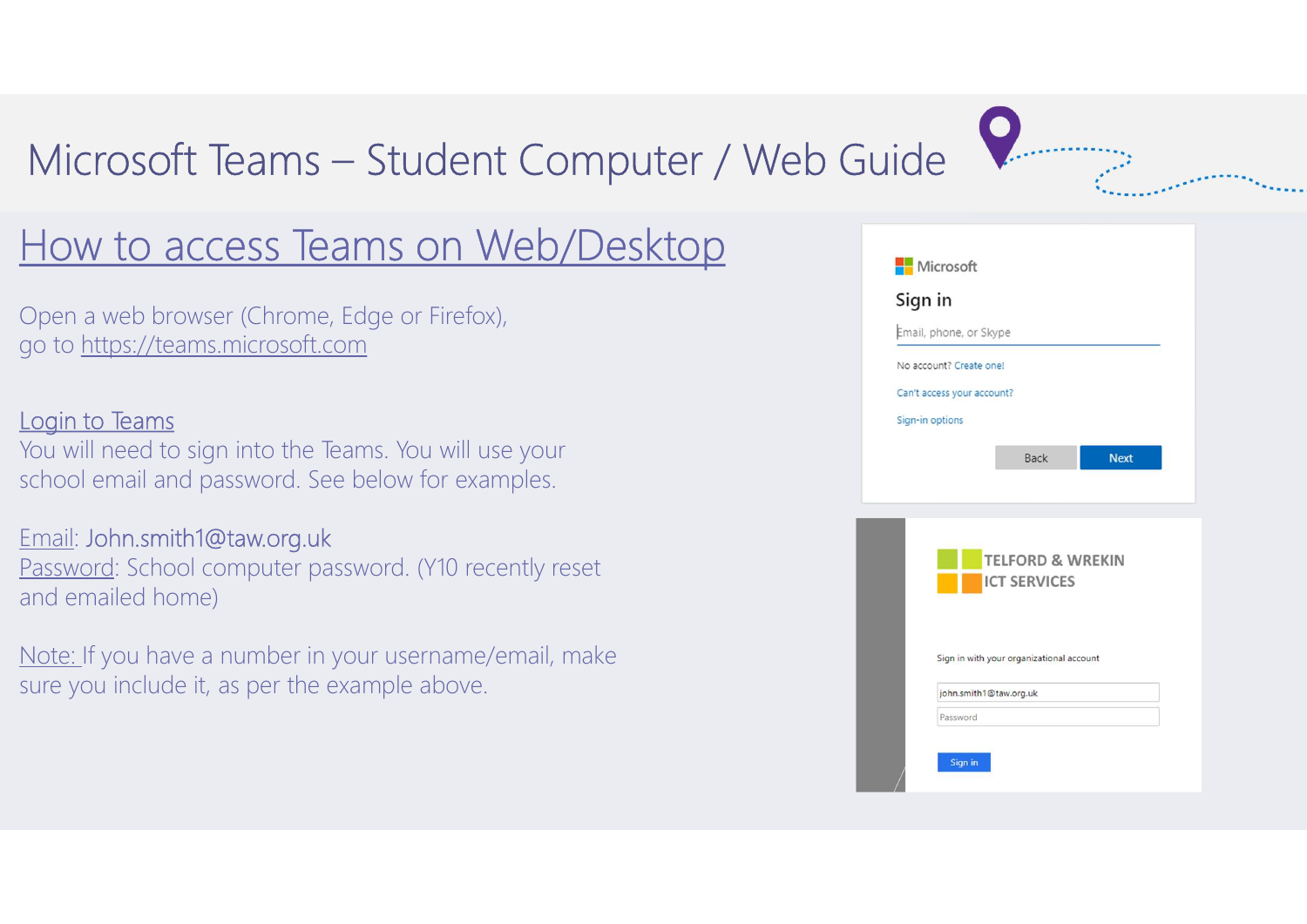## Microsoft Teams – Student Computer / Web Guide



Click on a Team to open it, you will see they are named the same as your teaching classes.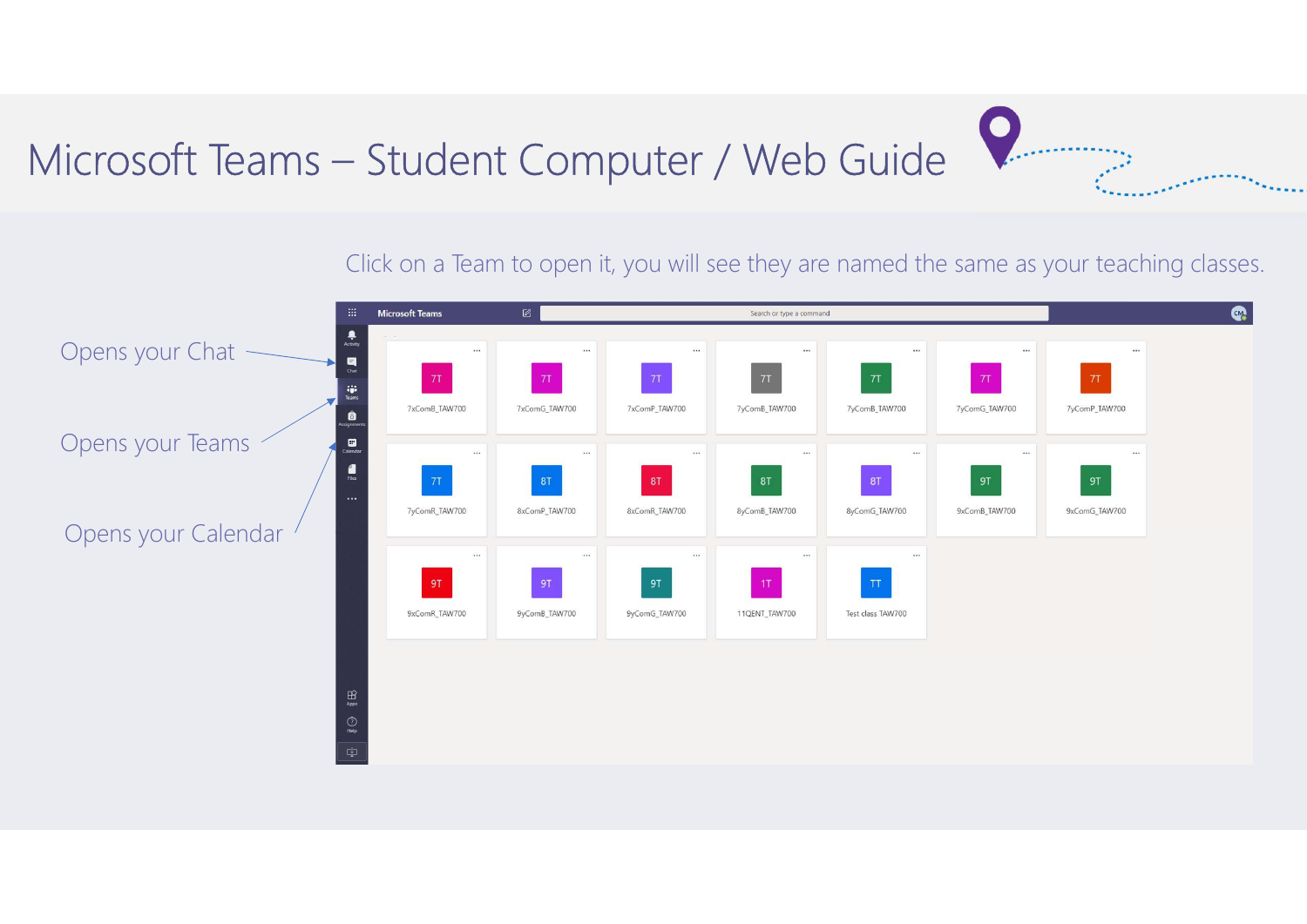# Microsoft Teams – Student Computer / Web Guide<br>Class teams

## Class teams

A Class team is where your teacher will hold meeting, provide lesson information, files and chat



*COMMUNICATION*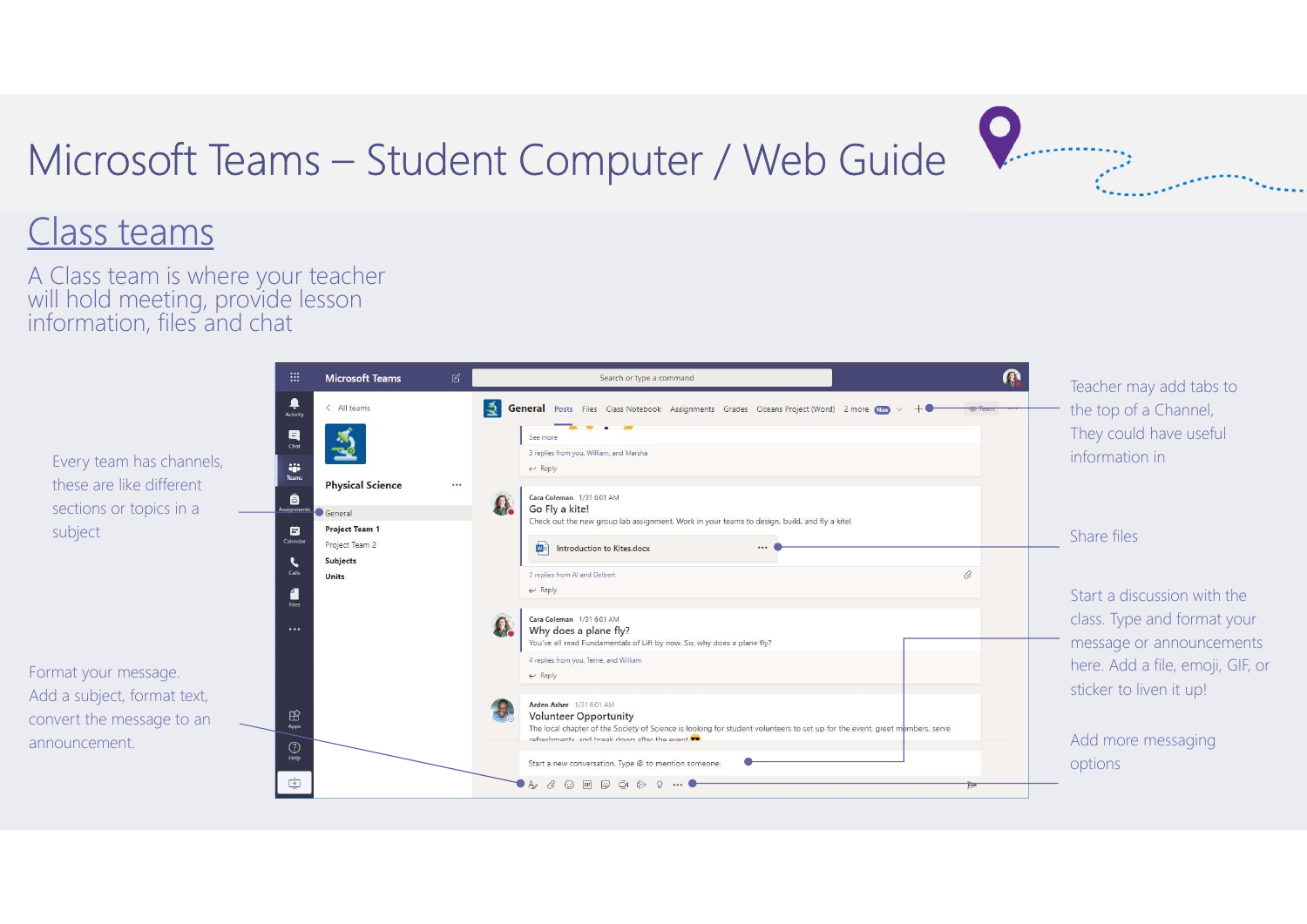## Microsoft Teams – Student Computer / Web Guide

## How to join a lesson

You can join a lesson directly from your Calendar or from the Channel it is scheduled in.

Open your calendar from left hand menu, find the lesson at the correct Date/Time, open the lesson and click Join button in top right corner

|                                                                             | <b>Eli</b> Microsoft Teams<br>$\boxtimes$ | Search or type a command                |                | $\bullet$                      |                                                                                      |                          |
|-----------------------------------------------------------------------------|-------------------------------------------|-----------------------------------------|----------------|--------------------------------|--------------------------------------------------------------------------------------|--------------------------|
| $\frac{\blacksquare}{\text{Aclwiv}}$                                        | $\boxed{\oplus}$ Calendar                 |                                         |                | Of Meet now<br>$+$ New meeting | The Physical Science Lab Chat Details Scheduling Assistant Meeting notes Whiteboard  | Join<br>Close            |
| $\begin{array}{c} \blacksquare \\ \blacksquare \\ \blacksquare \end{array}$ | [#] Today<br>June 2020 $\,\vee\,$         |                                         |                | $\Box$ Work week $\vee$        | X Cancel meeting Time zone: (UTC-08:00) Pacific Time (US & Canada) Meeting options   | Tracking                 |
| $\frac{111}{\text{Rams}}$                                                   |                                           | 02<br>03<br>Tuesday<br>Wednesday        | 04<br>Thursday | 05<br>Friday                   | Physical Science Lab                                                                 | Gra Coleman<br>Organizer |
|                                                                             | 3 PM                                      | test claire<br>Brookes, Andy            |                |                                | & Add required attendees<br>+ Optional                                               |                          |
|                                                                             | 4 PM                                      |                                         |                |                                | 图 Mar 4, 2020<br>1:00 PM $\sim$ $\rightarrow$ Mar 4, 2020<br>1:30 PM ~ 30m · All day |                          |
| $\cdots$                                                                    | 5 PM                                      |                                         |                |                                | $O$ Does not repeat $\sim$                                                           |                          |
|                                                                             |                                           |                                         |                |                                | 图 Physical Science > General<br>Add location                                         |                          |
|                                                                             | 6 PM                                      |                                         |                |                                |                                                                                      |                          |
|                                                                             | 7 PM                                      |                                         |                |                                |                                                                                      |                          |
|                                                                             | 8 PM                                      |                                         |                |                                |                                                                                      |                          |
|                                                                             | 9 PM Canceled test                        |                                         |                |                                | <b>Join Microsoft Teams Meeting</b><br>+1 469-297-6880 United States, Dallas (Toll)  |                          |
| $\underset{\text{Apes}}{\boxplus}$                                          | Dearlove, Oliver<br>0 PM                  |                                         |                |                                | Conference ID: 325 583 673#                                                          |                          |
| $\bigodot_{\mathsf{Halg}}$                                                  |                                           |                                         |                |                                |                                                                                      |                          |
| $\mathbb{C}^{\!+}_{\!2}$                                                    | 11 PM                                     | Conceled: test<br>Dearlove, Oliver<br>田 |                |                                |                                                                                      |                          |